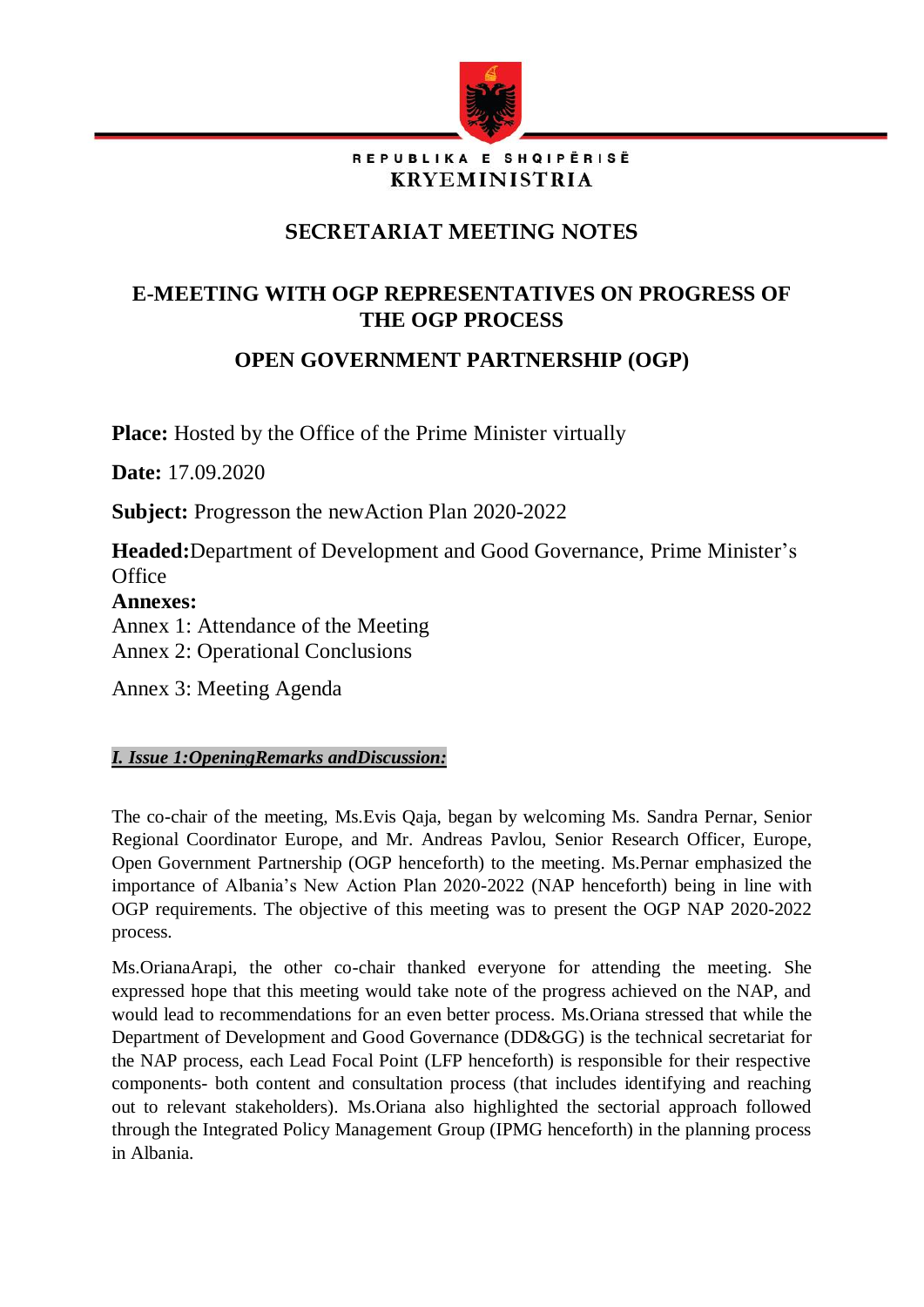The representative to the Deputy Prime Minister (the Political Coordinator for the OGP Process), Ms. Entela Erebara, expressed that Albania Government is strongly supporting OGP values and remains committed to its mission to a better governance based on transparency, communication and accountability. Deputy Prime Minister as political coordinator has supported and promoted OGP values. He is committed on the process and all the support is given in order to fulfill OGP recommendations and create an action plan in line with OGP standards.

Ms. Evis further stressed on the political support extended by the Cabinet and the Deputy Prime Minister towards the NAP, despite it being testing times for Albania because of the COVID-19 pandemic and the earthquake in November 2019. Albania is keen to show that it has dedicated priority action to the NAP process after having learned lessons from the previous OGP cycles, and looks forward to collaboration and co-creation of the NAP with the government and other relevant stakeholders- including but not limited to Civil Society Organizations (CSOs henceforth), academic institutions, development partners, citizens etc.

## *II. Issues Discussed according to the Agenda*

#### *Issue 2:Progress on Drafting the New Action Plan (NAP) 2020-2022*

The presentation began with a brief background of the NAP policy goals/ components, their respective sub-components and LFPs for each component. These are:

#### **Component I: Open Government for Access to Justice**

- Sub-components: 1) Accessibility; 2) Transparency and Accountability.
- LFP: Ministry of Justice/ Policy Directorate

### **Component II: Open Government for Digital Governance / Public Services**

- Sub-components: 1) Online/ Electronic Services; 2) Public Services.
- LFPs: National Agency for the Information Society (NAIS) and Agency for the Delivery of Integrated Services Albania (ADISA)

#### **Component III: Open Government for Fiscal Transparency**

- Sub-components: 1) Budget Transparency; 2) Transparency of Revenue Sources.
- LFP: Ministry of Finance & Economy

### **Component IV: Open Government for the Fight against Corruption**

- Sub-components: 1) Beneficial Ownership; 2) Integrity Plans.
- LFPs: Ministry of Justice and Ministry of Finance & Economy.

The process of the NAP thus far can be divided into the following steps:

- 1) **Identification of policy goals** based on national, sectorial and cross-cutting strategies;
- 2) **Consolidation of methodological package** that comprises of the structure of the Action Plan, methodological guide towards drafting the Action Plan, calendar for the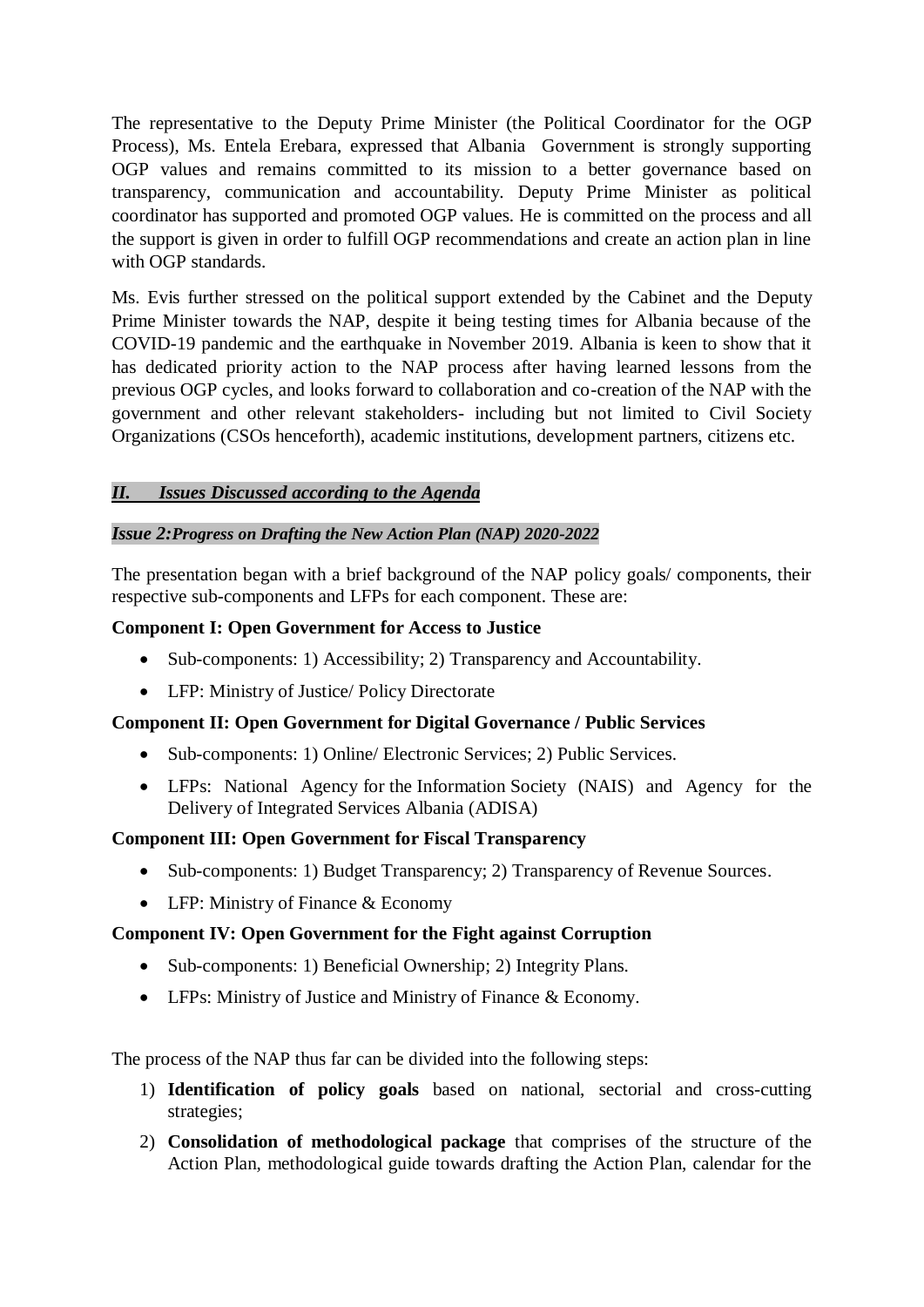Action Plan, OGP proposed templates towards OGP objectives impacted by the proposed policy goal(s) and brief on the OGP process;

- 3) **Initiation of the New Action Plan (NAP) 2020-2022** with sharing of the consolidated methodological package along with the official letter from the Deputy Prime Minister declaring the commencement of the new OGP cycle for Albania;
- 4) **Webinar workshop with LFPs** towards further guidance on the process and clarification of doubts and concerns, if any;
- 5) **Online pre-consultation phase(identification of priorities for the NAP)** which involved preparation and publication of survey instrument by each LFP and identification of list of relevant CSOs, both of which have been **published on the OGP Albania website.**

It is important to note that more than **335 organizations were contacted** to elicit feedback on the survey instrument(s) prepared. LFPs wise, Ministry of Justice contacted 211 organizations on Access to Justice component and 34 organizations on Fight against Corruption component. ADISA contacted 44 organizations on Digital Governance component and the Ministry of Finance & Economy elicited feedback from over 50 organizations;

- 6) **Pre-consultation packages and prioritization package templates** have been shared with LFPs and feedback sought. These will be published on the OGP website once finalized.
- 7) **The Consultations reports for this phase also will be published on the OGP website as a feedback report with the CSO and citizens.**

The underlying objective of this participatory process with strict feedback loops has been to **ensure co-creation of the NAP** with government and other relevant stakeholders, including but not limited to civil society organizations, development partners, academic institutions and ordinary citizens. Further steps will involve civil society through the Integrated Sectorial Approach and Integrated Policy Management, Thematic Groups and also Sectorial Steering Committees in accordance with the order of the Prime Minister which includes government actors and other external actors, actors of independent institutions, civil society members and development and integration partners.

The last segment of the presentation dealt with **feedback received from the LFPs on the pre-consultation process**.

Specific Objectives identified by the Ministry of Justice, for the Access to Justice Component:

- 1) Access to justice is guaranteed and is **in line with national laws as well as European standards and best practices**;
- 2) The functioning and capacities of the Ministry of Justice have been strengthened in the areas of **transparency and accountability**.

Specific Objectives identified by ADISA, for the Digital Governance component:

- 1) Establishment of **Integrated Service Centers (ISC's)**;
- 2) **Monitoring the quality of Public Service Delivery** at ADISA ISC's and service counters.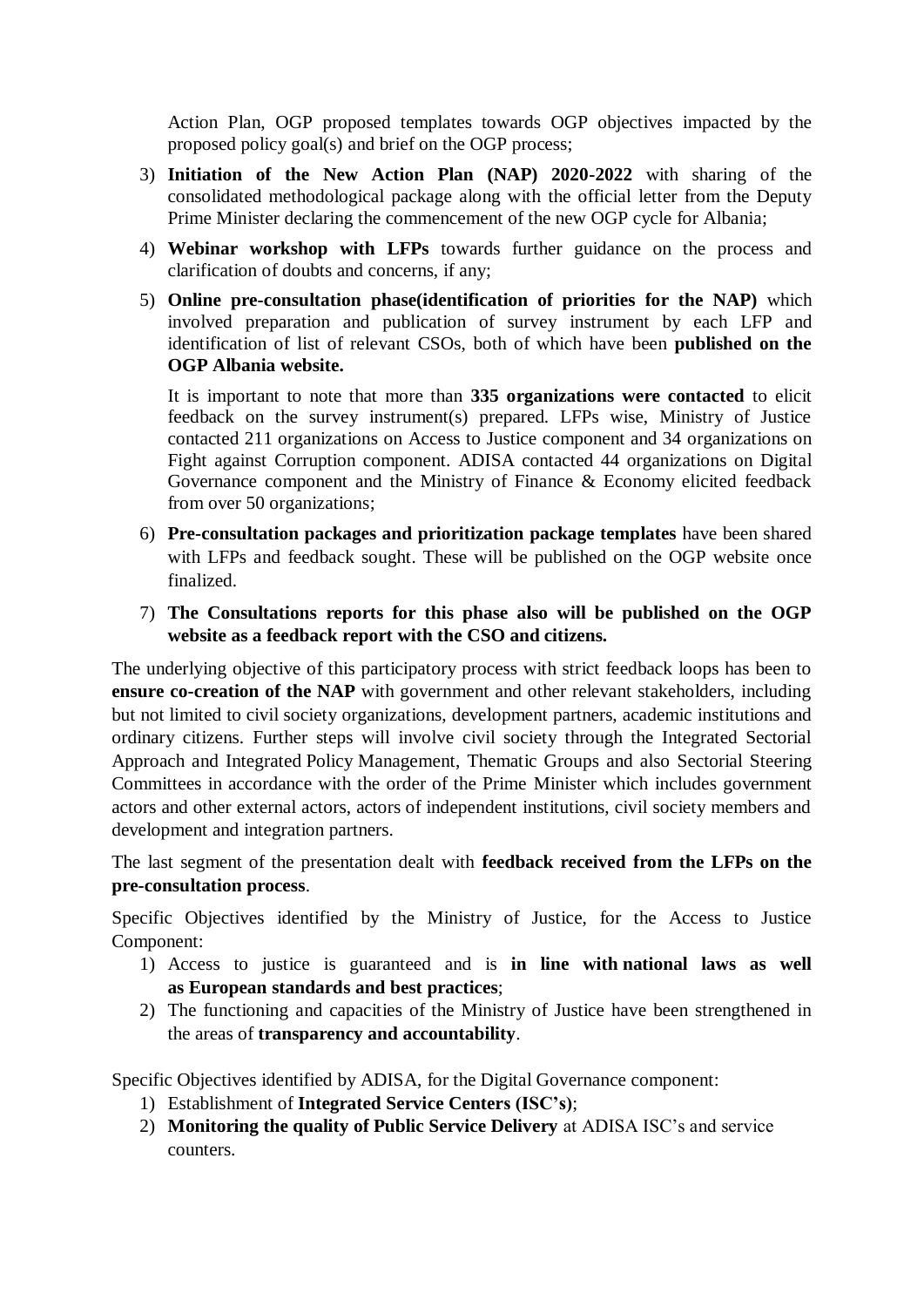Specific Objectives identified by the Ministry of Finance & Economy, for Fiscal Transparency component:

- 1) **Government National Accounts:** Timely and reliable government financial statistics;
- 2) **Financial Performance Monitoring and Reporting:** Published in year and annual financial reports contain accessible financial and non-financial performance information;
- 3) **Citizens' Engagement:** Formal opportunities are provided for the public to engage in the planning and execution of the budget;
- 4) **Accounting:** Accounting follows appropriate International Public Sector Accounting Standards;
- 5) **Fiscal Risk Management:** Strengthen financial oversight and management of the fiscal risks;
- 6) **Improved Assets Management:** Preparation and publication of the full asset registry of public sector, based on the improved regulations for the valuation and inventory of these assets.

Specific Objective identified by the Ministry of Justice, for Fight against Corruption component:

1) **Integrity plans** have been identified thus ensuring a link between this action plan and the Cross-cutting Anti-Corruption Strategy and its action plan, 2020-2023, an essential instrument in the fight against corruption in public administration.

# *Q&A*

*Ms. Sandra Perner* raised the question on **how the policy goals were identified for the NAP**. Ms.Evis responded that the policy goals reflect the priorities that have been identified during the mid-term evaluation and sectorial monitoring report conducted by respective line ministries wherein the monitoring reports were produced at the sectorial levels. Moreover, these policy goals are aligned with the lessons learned from the previous OGP cycles, and also signify the future priorities and commitments of the government. Ms Oriana further underlined that the OGP policy goals are not detached from the National Action Plans, Sector and Cross-cutting Strategies like the National Strategy for Development and Integration (NSDI).

*Ms. Sandra Perner* further clarified as to **who conducted the aforementioned mid-term evaluation**. Ms. Evis explained that there were two levels at which the evaluations were carried out: a) at the sectorial level by the respective line ministries through the monitoring reports, and b) at the National Strategy for Development and Integration (NSDI) level, which had an umbrella scope. In addition, after these internal evaluations, these sectorial reports were also assessed by experts from public administration or other independent institutions, CSOs in the respective sectors, and development partners.

### *Issue 3: Methodological Novelties for Albania's New Action Plan 2020-2022*

The presentation began with an overview of the main methodological interventions introduced for Albania's NAP 2020-2022: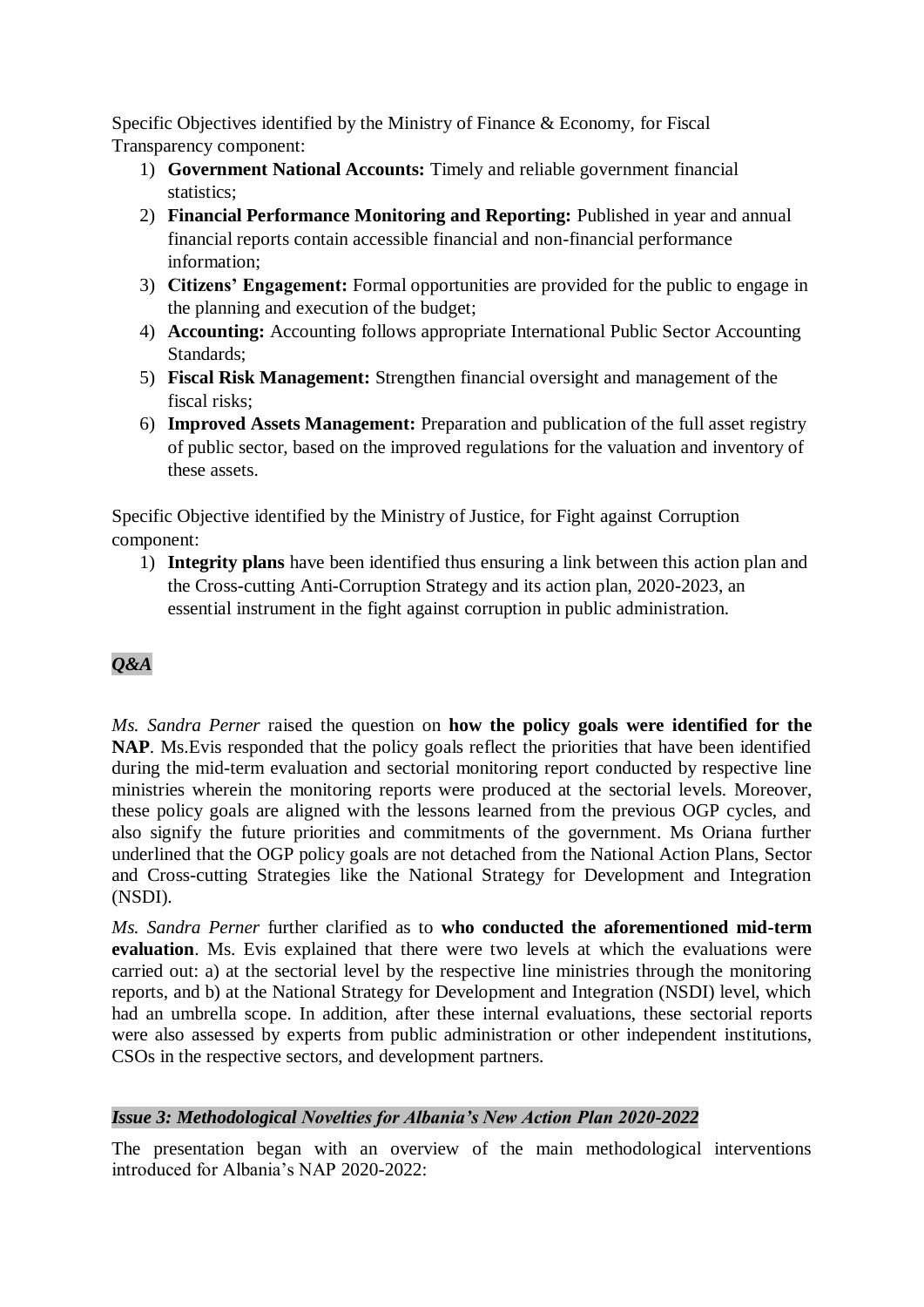- Increased involvement of CSOs throughout the process
- Pre-Consultation Phase with CSOs and the public
- Feedback Mechanism
- Transparency of Process via the OGP website.

These interventions are being supported through the development and use of the following tools:

- 1. Consultation Guidance and Reports
- 2. Stakeholder Engagement Package
- 3. OGP Commitment Idea Prioritization Support

### **1. Consultation Guidance and Reports**

The LFP have each been provide with consultation guidance and accompanying consultation report templates and are required to produce structured reports following each consultative initiative.

- **Reports are to be delivered using structured template** that outlines the methodology used for engagement in detail, the main results, identifies shortcomings and outlines next steps
- **Focus on evidence of engagement**/ emphasis on **identifying areas for improvement** regarding engagement and identification of areas where to improve engagement that can be addressed ahead of the next stages
- Will identify preliminary areas for focus and priority for the action
- **Each report will be published**
- Provides means of **on-going feedback for improvement** as it relates to stakeholder engagement

Examples from the pre-consultative reports submitted by the LFPs were provided including: Survey design; Stakeholder engagement levels and areas for improvement; Initial findings from stakeholders; LFP preparations for the next phase.

Additionally, the presentation discussed upcoming workshops with the LFPs to support the next phase of the OGP process.

### **2. Stakeholder Engagement Package**

This section of the presentation outlined the stakeholder engagement packages designed for citizens and CSOs to facilitate their informed and engaged contribution to the cocreation process. This package includes the following:

• **OGP Brief for Stakeholders** that outlines the role, purpose and processes of the OGP and the importance of collaboration between government, civil society and stakeholders in creating Open Government Action Plans. The overall aim is to incentivize civic participation and buy in to the OGP process by emphasizing the credibility of the process and emphasizing the intention towards meaningful and legitimate collaboration with civil society and accountability of the process to an independent international authority.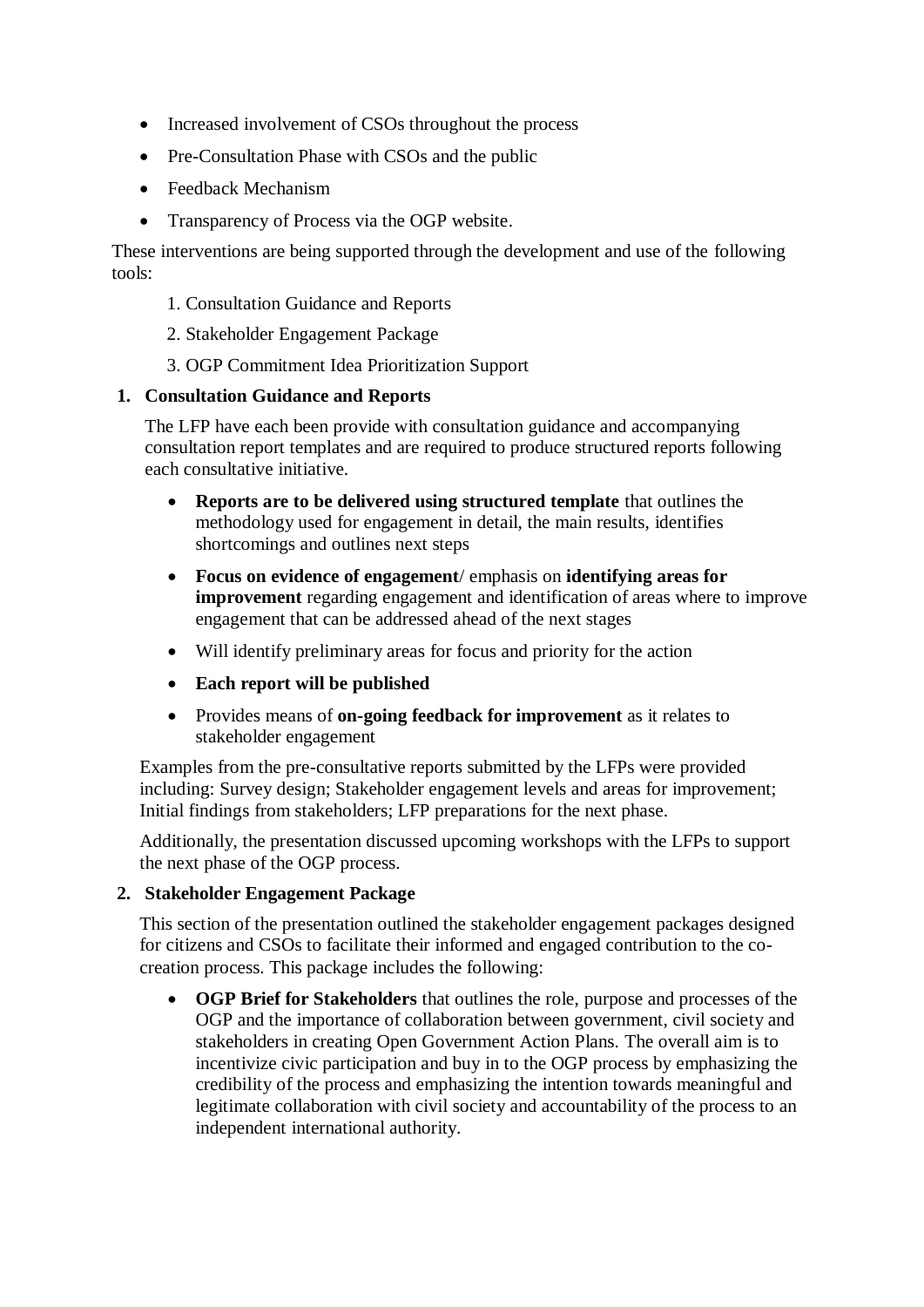- **Policy Goal Brief**aims to facilitate stakeholder understanding of the overall issue of the particular policy goal proposed and how OGP principles and processes can help address issue. The brief includes:
	- o Potential Thematic Priorities of the Policy Goal
	- o OGP Recommendations (general and COVID-19 specific)
	- o Policy Goal Principles and the Role of Public Participation
	- o Commitment Examples (general and COVID-19 specific)
- **Stakeholder Idea Submission Template** that enables stakeholders to submit their ideas outside of consultative meetings. This template provides an opportunity for stakeholders to:
	- o Highlight/describe any issue or challenge they believe should be considered a priority for improving open governance for the particular policy goal;
	- o Propose and outline any solutions or ideas they have towards improving open governance;
	- o Understand the framework in which ideas will be evaluated.

## 3. **Idea Prioritization Support**

This final section of the presentation outlined the support to LFPs to facilitate an accountable and transparent means of selecting ideas for inclusion in the action plan. All ideas proposed MUST be included and stakeholders will be provided with this list to ensure no submitted idea was exempt from evaluation. EVERY proposed idea will be scored using criteria template in order to ensure that all inputs from civil society are taken into consideration and ensure a transparent and fair evaluation, assessment and selection of ideas. **Lead focal points may add additional criteria to the template so long as the inclusion is explained and conducted in a consistent and transparent manner.** The framework template was presented, along with excerpts from the prioritization guidance that outlines the ways in which LFPs may adjust the criteria while also ensuring transparency.

# *Q&A*

*Ms. Sandra Perner* wanted to know **what questions were asked in the survey instruments developed by the LFPs in the pre-consultation phase**, and what purpose did these serve. Ms.Evisexplained that the primary objective of the survey instruments was to facilitate the co-creation of the NAP between government and other relevant stakeholders. Towards this objective, most of the questions on the survey instruments were open-ended allowing for any new proposal also flexible and diverse feedback from CSOs, universities and ordinary citizens. The feedback received on these survey instruments will enable more clarity in terms of challenges/ shortcomings, next steps etc. In this way, it can be safely concluded that these pre-consultation survey instruments can serve as the baseline for prioritization dialogue between the LFPs and other stakeholders/CSOs.

*Mr. Andreas Pavlou* asked as to **how the Albanian team would rate itself based on the Independent Reporting Mechanism (IRM) framework**. Ms.Evis was keen to know what the OGP team thought would be a rating for Albania. Mr. Andreas observed that progress on the NAP has been good. However, he wanted to clarify **whether CSOs were engaged in the setting up of the policy goals from the initiation of the NAP process**, as this was an important OGP requirement. Further, he was also keen to know whether CSOs could propose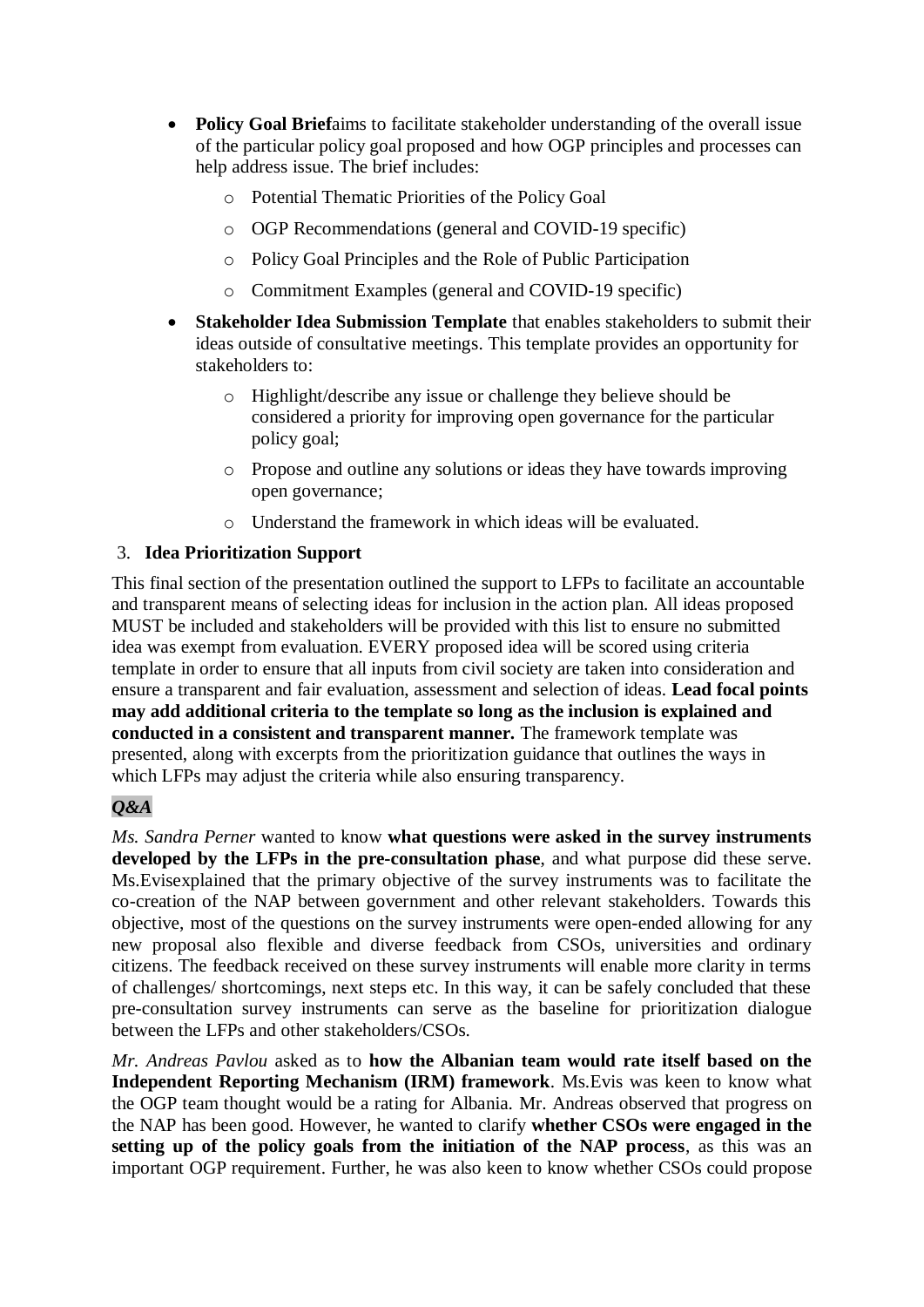independent suggestions now, since the process has already progressed further. **Ms.Evis Qaja clarified that the pre-consultation/survey have this purpose to get idea from the CSO or public with concrete proposal in order after the prioritization process which will get together with the CSOs and other stakeholders to be incorporate new suggestions from CSOs on any topic can be introduced and incorporated into the NAP.This is the idea that such consultative instruments produced such as surveys but not only will serve as a participatory mechanism that could be easily augmented based on the topic focused feedback mechanisms already developed for the NAP 2020-2022 process.** 

Ms. Sandra noted that there has been considerable emphasis and effort towards improving the NAP process. However, after the presentations will be send could be some comments and recommendations for improving the process better could be provided.

Ms. Entela noted that Albania has progressed in the "Beneficial Ownership" agenda. The law on "Beneficial ownership" was approved and is already in force, the register will be built by the end of January 2021. She also asked for OGP guidance on the formal procedures to be part of the Beneficial Ownership Leadership group and any other support and advice on the technical parameters to be considered for the register. Mr. Erebara remarked that any advice and support from OGP team will welcomed and that Albanian's team is open to collaborate. Similarly, Ms. Evis remarked that any assistance towards achievement on Open Justice will also be much appreciated.

The OGP is exploring a potential pilot project focused on facilitating beneficial ownership initiatives in interested participating OGP countries and Ms. Sandra offered to look into the potential inclusion of Albania highlighting that Albania would be a strong candidate for inclusion given its relevance to the country's OGP goals. She also offered the possibility of workshops on these topics from OGP team for the LFPs towards technical assistance.

### *Conclusions and Follow up***:**

- **1.** *The Department will send the MoM, Operational Conclusions and the presentations package* as a follow up of the meeting on 18<sup>th</sup> of September and it was agreed that OGP representative will send specific proposals via email in the next week<sup>1</sup>. Further steps of actions will be decided after receiving the specific proposals.
- **2.** OGP required guidance on the formal procedures to be part of the Beneficial Ownership Leadership group and any other support and advice on the technical parameters to be considered for the register.
- **3.** *OGP's Support on Beneficial Ownership and Open Justice:* Technical Assistance and support requested from OGP on the process related to the BO and OP looking forward and the OPG representative feedback on this issue in the upcoming period.

-

<sup>&</sup>lt;sup>1</sup>Latest 25<sup>th</sup> of September